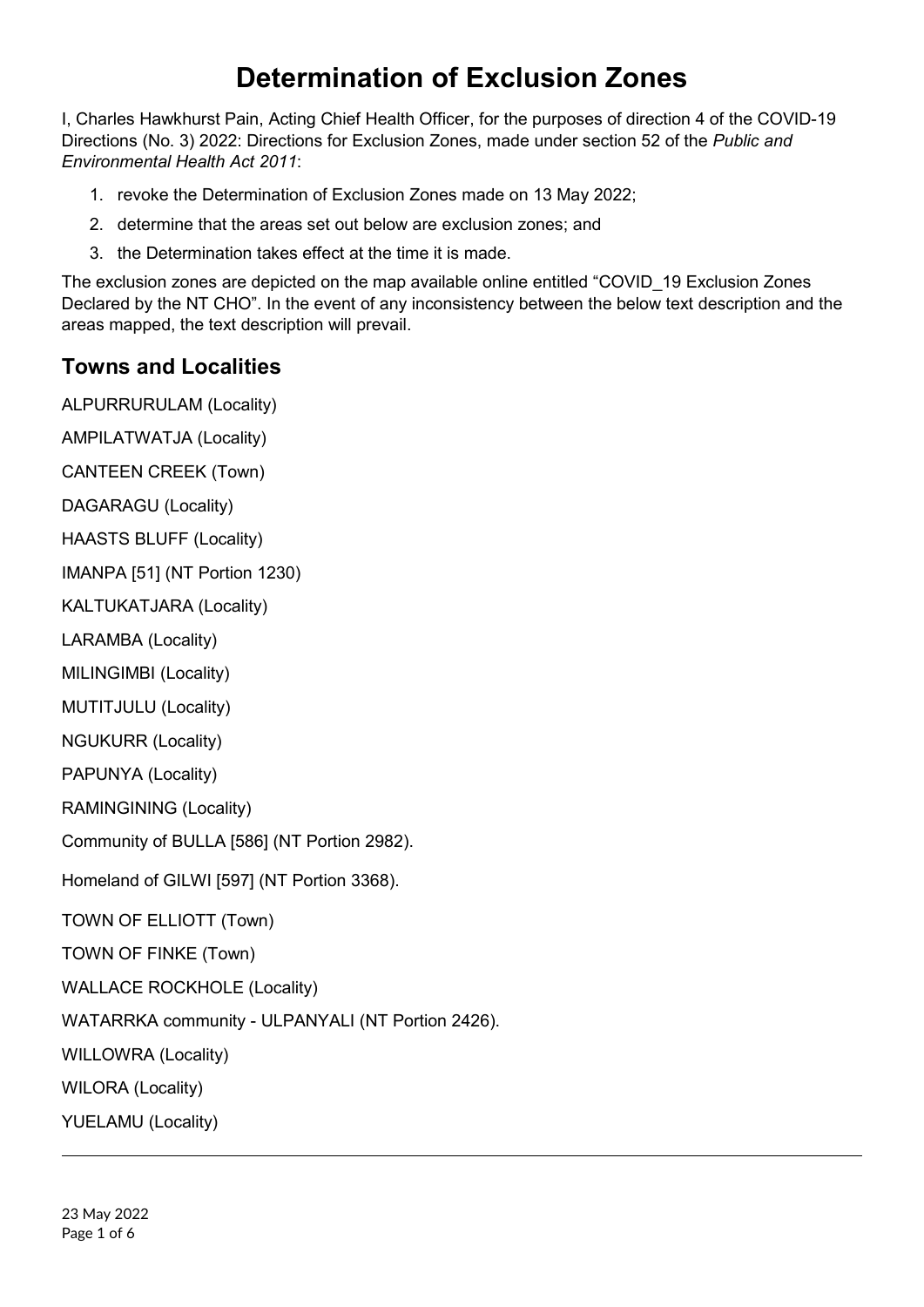YUENDUMU (Locality)

#### Areas defined by Geocentric Datum

All that land known as the community of ALI CURUNG [202] bounded by straight lines connecting in succession the Geocentric Datum of Australia 1994 (GDA94) geographic co-ordinates listed hereunder - Point Latitude (DMS) Longitude (DMS)

|                  | Luigituut (Divit |
|------------------|------------------|
| 1) S 20 59 46.40 | E 134 23 34.67   |
| 2) S 21 0 35.19  | E 134 23 34.47   |
| 3) S 21 0 35.46  | E 134 24 52.41   |
| 4) S 20 59 46.67 | E 134 24 52.60   |
| 5) S 20 59 46.40 | E 134 23 34.67   |
|                  |                  |

All that land known as the community of AMANBIDJI [622] bounded by straight lines connecting in succession the Geocentric Datum of Australia 1994 (GDA94) geographic co-ordinates listed hereunder - Point Latitude (DMS) Longitude (DMS)

| 1) S 16 25 2.89  | E 129 36 33.95 |
|------------------|----------------|
| 2) S 16 26 30.75 | E 129 36 34.22 |
| 3) S 16 26 30.55 | E 129 37 43.52 |
| 4) S 16 25 2.68  | E 129 37 43.24 |
| 5) S 16 25 2.89  | E 129 36 33.95 |
|                  |                |

All that land known as the community of ARLPARRA [168] bounded by straight lines connecting in succession the Geocentric Datum of Australia 1994 (GDA94) geographic co-ordinates listed hereunder - Point Latitude (DMS) Longitude (DMS)

| $\overline{1}$ UIII Lauluut (DIVIO) | Lungitude (Divio |
|-------------------------------------|------------------|
| 1) S 22 5 35.52                     | E 134 45 52.60   |
| 2) S 22 5 35.61                     | E 134 46 55.42   |
| 3) S 22 4 56.58                     | E 134 46 55.48   |
| 4) S 22 4 56.49                     | E 134 45 52.67   |
| 5) S 22 5 35.52                     | E 134 45 52.60   |

All that land known as the community of ATITJERE [42] bounded by straight lines connecting in succession the Geocentric Datum of Australia 1994 (GDA94) geographic co-ordinates listed hereunder - Point Latitude (DMS) Longitude (DMS)

|  | 1) S 22 58 24.97 |  | E 134 55 41.47 |  |
|--|------------------|--|----------------|--|
|  | 2) S 22 59 23.51 |  | E 134 55 41.44 |  |
|  | 3) S 22 59 23.52 |  | E 134 56 29.56 |  |
|  | 4) S 22 58 24.99 |  | E 134 56 29.58 |  |
|  | 5) S 22 58 24.97 |  | E 134 55 41.47 |  |
|  |                  |  |                |  |

All that land known as the community of CANTEEN CREEK [219] bounded by straight lines connecting in succession the Geocentric Datum of Australia 1994 (GDA94) geographic co-ordinates listed hereunder - Point Latitude (DMS) Longitude (DMS)

| Point Latitude (DMS) | Longitude (DMS |
|----------------------|----------------|
| 1) S 20 37 40.68     | E 135 34 30.32 |
| 2) S 20 39 10.03     | E 135 34 30.66 |
| 3) S 20 39 9.81      | E 135 35 36.95 |
| 4) S 20 37 40.46     | E 135 35 36.60 |
| 5) S 20 37 40.68     | E 135 34 30.32 |
|                      |                |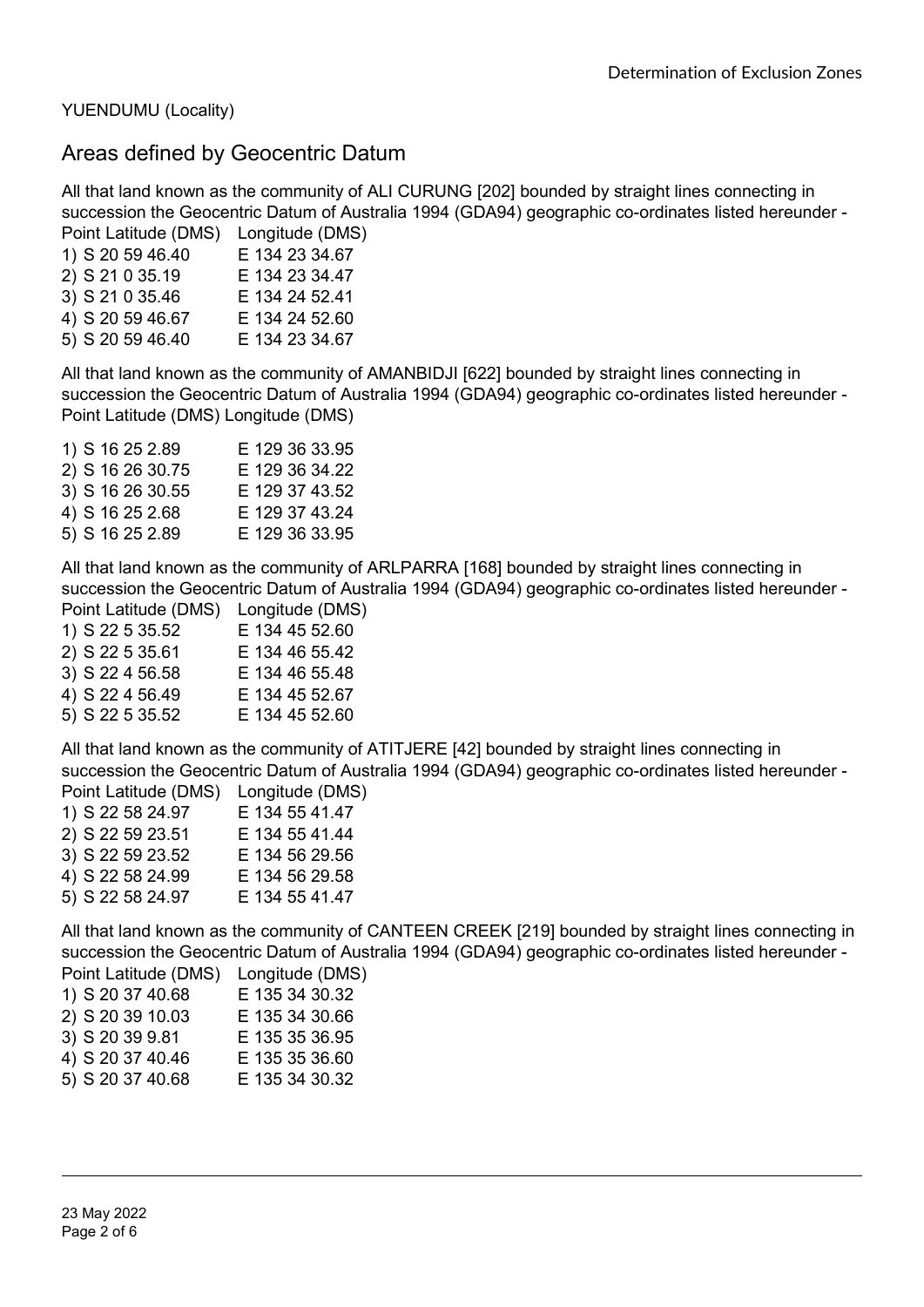All that land known as the community of GALIWINKU [492] bounded by straight lines connecting in succession the Geocentric Datum of Australia 1994 (GDA94) geographic co-ordinates listed hereunder - Point Latitude (DMS) Longitude (DMS)

| POINT LAIRDE (DIVIS) | Longitude (DIVIS |
|----------------------|------------------|
| 1) S 12 0 45.23      | E 135 33 30.60   |
| 2) S 12 2 10.24      | E 135 33 30.78   |
| 3) S 12 2 9.97       | E 135 35 40.33   |
| 4) S 12 0 44.96      | E 135 35 40.14   |
| 5) S 12 0 45.23      | E 135 33 30.60   |

All that land known as the community of GUNBALANYA [329] bounded by straight lines connecting in succession the Geocentric Datum of Australia 1994 (GDA94) geographic co-ordinates listed hereunder - Point Latitude (DMS) Longitude (DMS)

|                  | $-$ - $-$ ngnas $-$ |
|------------------|---------------------|
| 1) S 12 20 3.57  | E 133 2 11.08       |
| 2) S 12 20 4.25  | E 133 3 45.10       |
| 3) S 12 18 56.99 | E 133 3 45.60       |
| 4) S 12 18 56.32 | E 133 2 11.58       |
| 5) S 12 20 3.57  | E 133 2 11.08       |
|                  |                     |

All that land known as the community of LAJAMANU [609] bounded by straight lines connecting in succession the Geocentric Datum of Australia 1994 (GDA94) geographic co-ordinates listed hereunder - Point Latitude (DMS) Longitude (DMS)

| Point Latitude (DMS) | Longitude (DMS |
|----------------------|----------------|
| 1) S 18 20 34.36     | E 130 37 32.64 |
| 2) S 18 20 33.44     | E 130 39 19.92 |
| 3) S 18 19 25.13     | E 130 39 19.27 |
| 4) S 18 19 26.06     | E 130 37 32.00 |
| 5) S 18 20 34.36     | E 130 37 32.64 |
|                      |                |

All that land known as the community of MANINGRIDA [362] bounded by straight lines connecting in succession the Geocentric Datum of Australia 1994 (GDA94) geographic co-ordinates listed hereunder - Point Latitude (DMS) Longitude (DMS)

| i viin Latituuv (Divio) | Lungnuut (Divit |
|-------------------------|-----------------|
| 1) S 12 3 38.41         | E 134 12 43.33  |
| 2) S 12 3 38.74         | E 134 14 42.77  |
| 3) S 12 2 18.50         | E 134 14 42.99  |
| 4) S 12 2 18.17         | E 134 12 43.57  |
| 5) S 12 3 38.41         | E 134 12 43.33  |
|                         |                 |

All that land known as the community of ORRTIPA-THURRA [26] bounded by straight lines connecting in succession the Geocentric Datum of Australia 1994 (GDA94) geographic co-ordinates listed hereunder - Point Latitude (DMS) Longitude (DMS)

| FUIIIL LAULUUU (DIVIO) | Lungitude (Divic |
|------------------------|------------------|
| 1) S 22 47 38.92       | E 136 9 32.02    |
| 2) S 22 47 38.50       | E 136 10 29.66   |
| 3) S 22 46 34.29       | E 136 10 29.11   |
| 4) S 22 46 34.71       | E 136 9 31.48    |
| 5) S 22 47 38.92       | E 136 9 32.02    |
|                        |                  |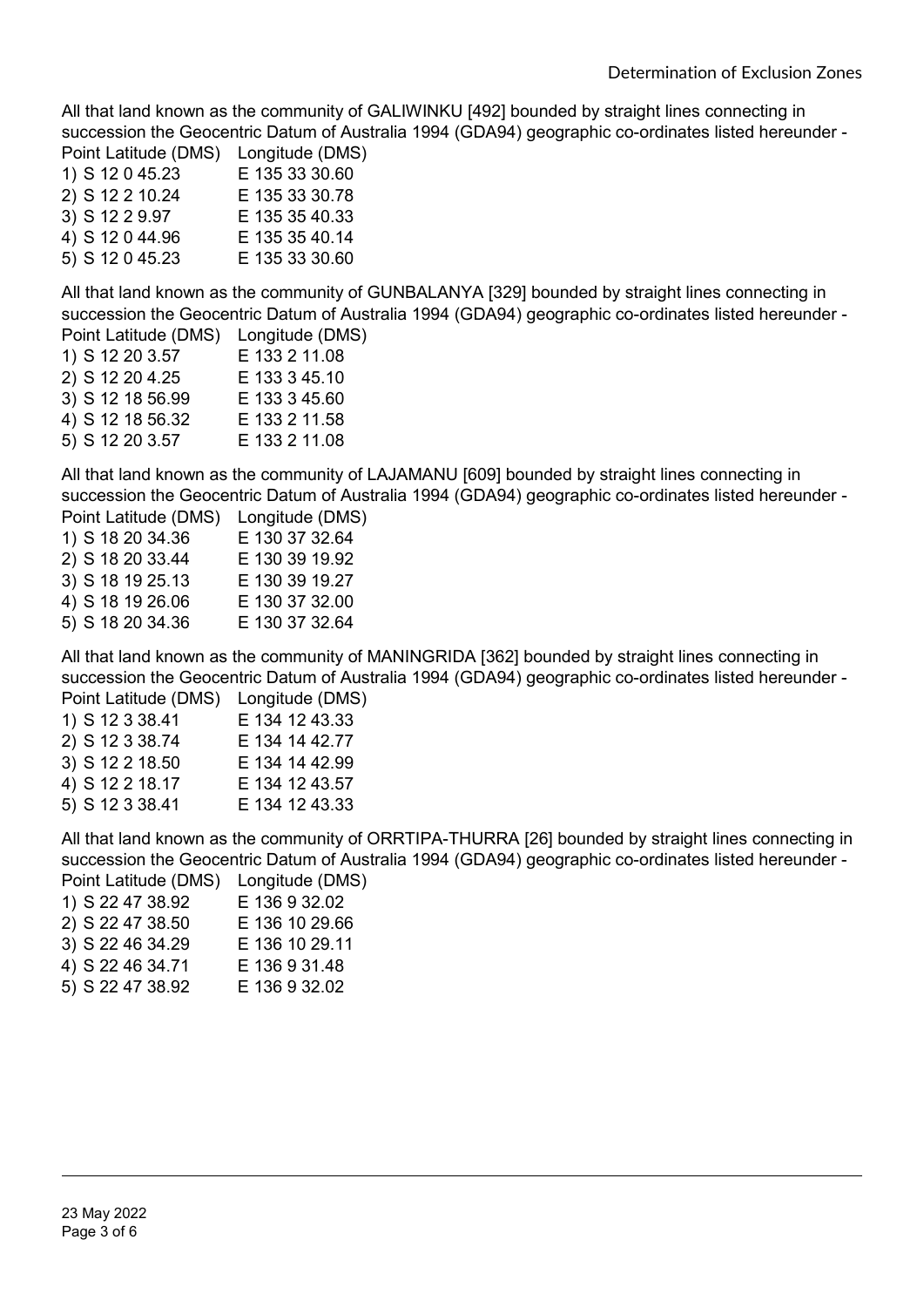All that land known as the community of PMARA JUTUNTA [138] bounded by straight lines connecting in succession the Geocentric Datum of Australia 1994 (GDA94) geographic co-ordinates listed hereunder - Point Latitude (DMS) Longitude (DMS)

| <b>PUTTLE LATITUDE</b> (DIVIS) | LUIIUUUT (DIVIO |
|--------------------------------|-----------------|
| 1) S 22 12 5.41                | E 133 25 35.66  |
| 2) S 22 12 54.32               | E 133 25 35.11  |
| 3) S 22 12 54.68               | E 133 26 11.80  |
| 4) S 22 12 5.76                | E 133 26 12.34  |
| 5) S 22 12 5.41                | E 133 25 35.66  |

All that land known as the community of RITTARANGU [641] bounded by straight lines connecting in succession the Geocentric Datum of Australia 1994 (GDA94) geographic co-ordinates listed hereunder - Point Latitude (DMS) Longitude (DMS)

| ן טוווג במנונטטר (דוווט ו | LUNG (DIVIO    |
|---------------------------|----------------|
| 1) S 14 42 42.58          | E 134 33 38.52 |
| 2) S 14 42 42.64          | E 134 34 8.57  |
| 3) S 14 42 21.94          | E 134 34 8.61  |
| 4) S 14 42 21.88          | E 134 33 38.56 |
| 5) S 14 42 42.58          | E 134 33 38.52 |
|                           |                |

All that land known as the community of TARA [264] bounded by straight lines connecting in succession the Geocentric Datum of Australia 1994 (GDA94) geographic co-ordinates listed hereunder -

| Point Latitude (DMS) | Longitude (DMS) |
|----------------------|-----------------|
| 1) S 21 30 30.28     | E 133 59 29.20  |
| 2) S 21 30 30.47     | E 134 0 0.47    |
| 3) S 21 30 10.95     | E 134 0 0.61    |
| 4) S 21 30 10.77     | E 133 59 29.33  |
| 5) S 21 30 30.28     | E 133 59 29.20  |
|                      |                 |

All that land known as the community of WUTUNUGURRA [227] bounded by straight lines connecting in succession the Geocentric Datum of Australia 1994 (GDA94) geographic co-ordinates listed hereunder - Point Latitude (DMS) Longitude (DMS)

| $\overline{1}$ viiit Latituut (Divio) | Lungnuut (Divio |
|---------------------------------------|-----------------|
| 1) S 20 27 5.83                       | E 135 14 37.36  |
| 2) S 20 28 4.38                       | E 135 14 37.45  |
| 3) S 20 28 4.31                       | E 135 15 24.74  |
| 4) S 20 27 5.76                       | E 135 15 24.65  |
| 5) S 20 27 5.83                       | E 135 14 37.36  |

#### Mathakal Homelands

The area contained within a radius of 500m from the Geocentric Datum of Australia 1994 (GDA94) geographic co-ordinates listed below for each of the Mathakal Homelands

| BANTHULA [457] also known as<br>BAN'TALA, BANDHULA, BANT'THULA, GAMPURA,<br><b>GANPURA</b> | S 11 50 9.06  | E 135 52 25.14 |
|--------------------------------------------------------------------------------------------|---------------|----------------|
| BULARRING [467] also known as                                                              | S 12 2 46.90  | E 135 42 12.31 |
| BULARRINY, BULARRINYUR                                                                     |               |                |
| DHAMBALA [896]                                                                             | S 12 3 9.36   | E 135 33 39.24 |
| DHARAWA [805] also known as DHARRWAR                                                       | S 11 50 57.77 | E 135 50 48.95 |
| DHAYIRRI [806]                                                                             | S 11 57 40.32 | E 135 37 7.32  |
| DHOLTJI [478]                                                                              | S 11 56 54.06 | E 136 27 41.80 |
| DHUDUPU [664]                                                                              | S 12 0 11.88  | E 135 34 9.12  |
| DJURRANALPI [484] also known as DJANALPI                                                   | S 11 50 48.62 | E 135 52 22.51 |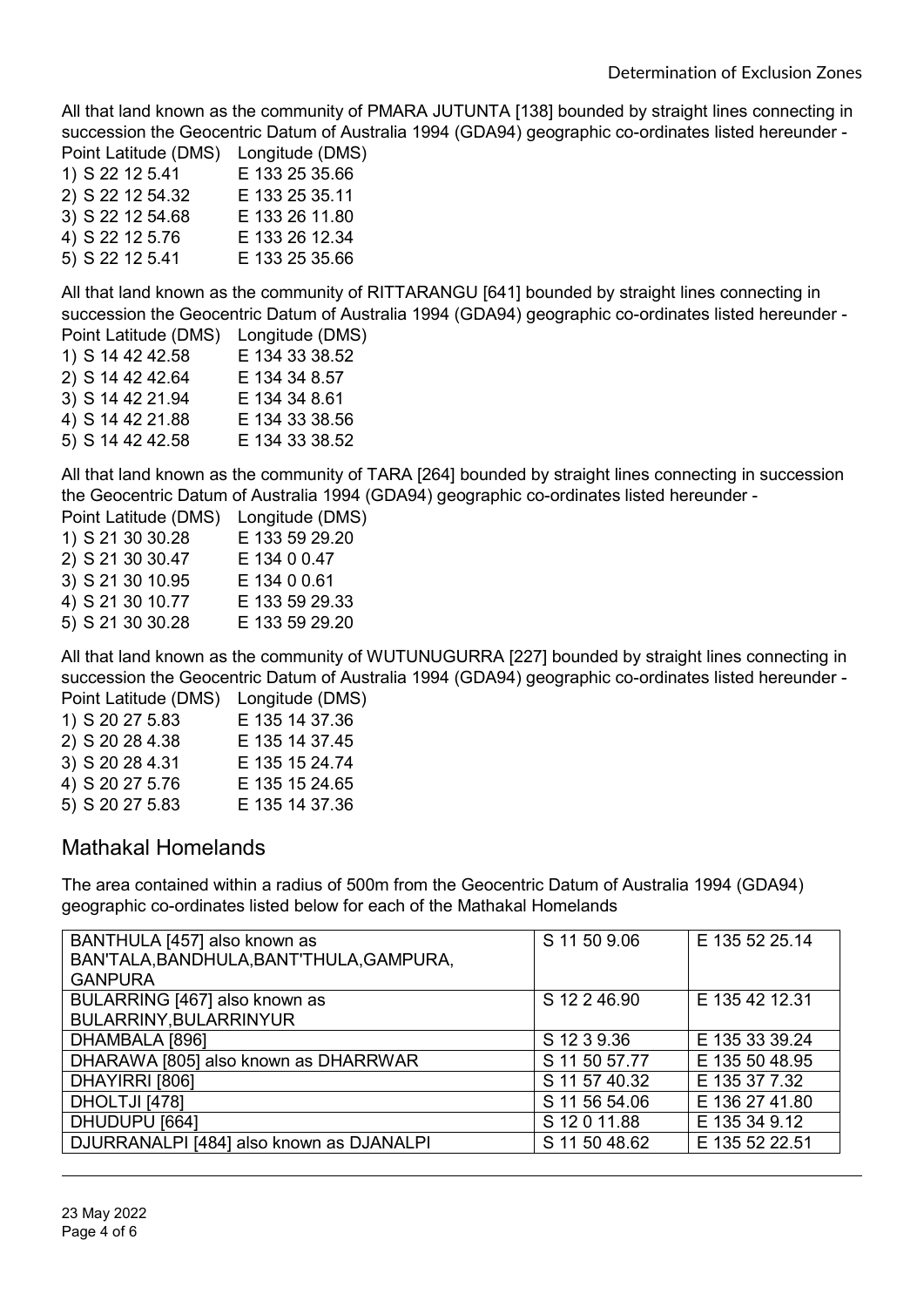| GALAWARRA [807]                                   | S 12 2 39.84  | E 135 35 37.43 |
|---------------------------------------------------|---------------|----------------|
| GALIWINKU [492] also known as ELCHO               | S 12 1 24.60  | E 135 33 59.04 |
| <b>ISLAND, GALIWIN'KU</b>                         |               |                |
| GANPURA [499] also known as                       | S 11 53 6.81  | E 135 48 44.47 |
| BAPULU, GANABURRA, GANPURRA                       |               |                |
| GARRIYAK [504] also known as                      | S 12 8 55.00  | E 135 33 46.22 |
| GARRANDNGJUR, GARRIYAKNGURR, GIARRIYAKGUR         |               |                |
| GAWA [508]                                        | S 11 45 37.15 | E 135 54 17.46 |
| <b>GIKAL [509]</b>                                | S 12 3 7.85   | E 136 19 13.33 |
| <b>GITAN [510]</b>                                | S 11 54 42.08 | E 135 46 54.59 |
| GONGURUWUY [669] also known as GOYNGURUMUY,       | S 12 3 58.97  | E 136 9 3.06   |
| GUNGURUWUY, INGLIS ISLAND, WATAYNGA               |               |                |
| GULMARRI [512] also known as GALMARRI, GULAMARRI, | S 11 55 1.24  | E 135 49 20.24 |
| <b>GULMARI, GULUMARRI</b>                         |               |                |
| LANGARRA [519] also known as HOWARD ISLAND        | S 12 5 57.05  | E 135 21 42.05 |
| MALLARRAMI [851]                                  | S 11 46 31.48 | E 136 32 8.27  |
| MAPURU [524] also known as MAPARU, MAPURA,        | S 12 15 11.45 | E 135 26 16.04 |
| <b>MARPARU</b>                                    |               |                |
| MARTJANBA [528] also known as JENSEN BAY,         | S 11 10 12.22 | E 136 42 25.27 |
| MARCHINBAR ISLAND, RIMBIJA ISLAND                 |               |                |
| MATAMATA [529]                                    | S 12 4 36.34  | E 136 16 16.50 |
| MUDHAMUL [808] also known as MARTHAKAL,           | S 12 9 39.20  | E 136 10 19.49 |
| <b>MUTHAMAL</b>                                   |               |                |
| NANYINGBURRA [543] also known as NANGABURA,       | S 11 45 38.05 | E 135 52 25.14 |
| NANGINGBURRA, NANGINYBURRA, NANINGBURA            |               |                |
| <b>POINT</b>                                      |               |                |
| NGAYAWILLI [544] also known as FIRST CREEK,       | S 11 59 39.48 | E 135 34 28.20 |
| <b>NAYAWILLI</b>                                  |               |                |
| NIKAWU [547] also known as HOWARD ISLAND,         | S 12 5 22.63  | E 135 32 43.63 |
| <b>NIKAWUNGYURA</b>                               |               |                |
| RORRUWUY [469] also known as BURRAWUY, RHODES     | S 12 12 10.51 | E 136 17 44.30 |
| <b>POINT</b>                                      |               |                |
| WATDAGAWUY [889] also known as GANAWA             | S 11 56 22.60 | E 135 42 2.66  |
| WUNBURRI [564] also known as BURGUNNGURA          | S 11 35 41.93 | E 136 4 42.71  |
| ISLAND, STEVENS ISLAND, WUNBIRRI                  |               |                |
| WURWULA [548] also known as INGLIS ISLAND,        | S 11 58 35.26 | E 136 18 12.56 |
| NIKAWUNGYURA, NYEKALA                             |               |                |
| YINYIKAY [999] also known as NYINIKAY, RHODES     | S 12 12 36.86 | E 136 13 45.16 |
| <b>POINT</b>                                      |               |                |
| YIRRINGA [575] also known as DRYSDALE ISLAND      | S 11 38 43.37 | E 136 1 32.81  |

## Utopia Homelands

The area contained within a radius of 500m from the Geocentric Datum of Australia 1994 (GDA94) geographic co-ordinates listed below for each of the Utopia Homelands

| AMENGERNTERNEAH [104] also known as HEALTH | S 21 53 51.61 | I E 134 50 29 |
|--------------------------------------------|---------------|---------------|
| CENTRE,MINGINTIRNINA,URAPENTYE,URAPUNTJA   |               |               |
| HEALTH CENTRE,UTOPIA CLINIC                |               |               |